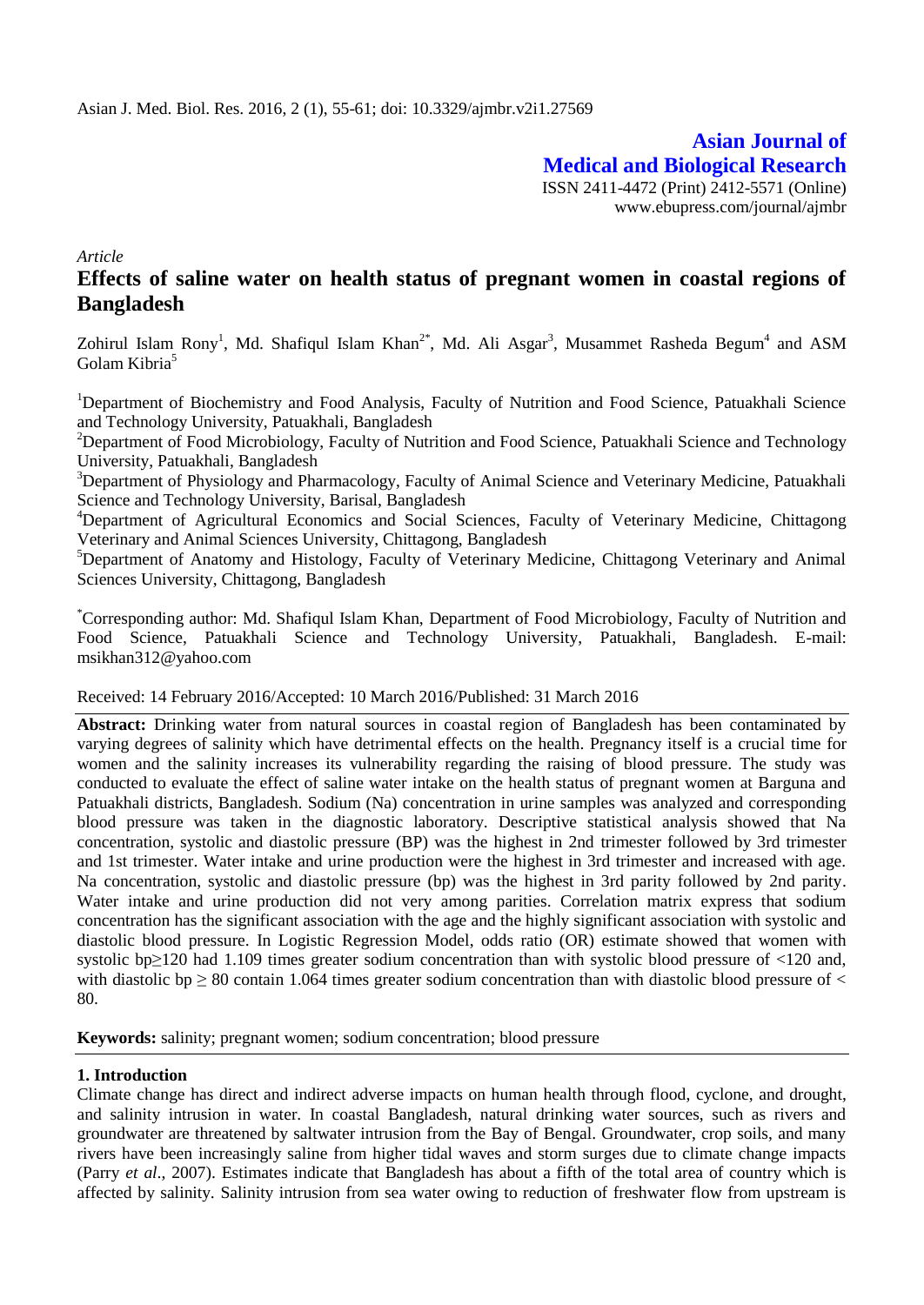expected to be aggravated by climate change and sea-level rise (Khan *et al*., 2008). About 20 million people in the coastal regions of Bangladesh who extensively depends on rivers, tube wells, and ponds for washing, bathing, and drinking water is affected by varying degrees of salinity (MOEF, 2006). Sodium helps keep the water and electrolyte balance in body. However, high dietary intake of sodium produces detrimental effects on health, specially causing high blood pressure and other associated deleterious outcomes (Chobanian, 2000). Pregnancy is a very critical time for women where any deviation from normal physiology can be more harmful than other time of life. Normally, diastolic and systolic blood pressures tend to fall during mid-pregnancy and then return to normal by week 36 (Thomburg, 2000). As the people of the study area depend mainly on the saline water for regular family use, there may be the increasing chance of high sodium level in urine and rising of blood pressure which may affect the health of pregnant women. Considering the above scenario, the study was undertaken i) to estimate the sodium concentration in urine of pregnant women ii) to identify the correlation of sodium concentration with other variables such as age, parity, trimester, water intake, urine output and systolic and diastolic blood pressure.

# **2. Materials and Methods**

# **2.1. Selection of the study area**

There are many saline prone areas in Bangladesh such as Patuakhali, Pirojpur, Barguna, Satkhira, Bagerhat, and Khulna**.** For the study we selected two most salinity prone Barguna and Patuakhali districts.

# **2.2. Selection of pregnant women**

A total of 100 pregnant women between 16 and 35 years of age were randomly selected from the study area. Selection was done on the basis of trimester (1st, 2nd & 3rd) and parity (1st, 2nd & 3rd).

# **2.3. Collection of urine sample**

Health assistants under the supervision of the Community Clinics at study areas regularly identified and monitored all pregnant women between the ages of 16 and 35 years. Pregnant women gave 24-hour urine sample to the local private diagnostic laboratory. A single sample of 24-hour urine production was collected from each woman. Total volume of urine was recorded with proper data on parity and time of gestation period.

# **2.4. Measurement of urine output and blood pressure**

After collecting data on water source, parity and gestation period, the water intake and urine output/day were calculated. The blood pressure was measured and the urine was analyzed for sodium concentration.

# **2.5. Sodium concentration analysis**

24-hour urine sample from pregnant women were subjected to analyze to determine sodium concentration. Urinary Sodium concentration analysis was done by using electrolyte analyzer machine (EasyLyte Analyzer Machine, made by Germany).

# **2.6. Logistic regression model**

A logistic regression model was fitted in the univariate context and least significant value < 0.05 were considered as candidates for the Multiple Logistic Regression model (Hosmer and Lemeshow, 2000). Logistic regression is a type of probabilistic statistical classification model that can be used to predict a binary response from a binary predictor and for predicting the outcome of a categorical dependent variable based on one or more predictor variables. In this study the dependent variables are systolic blood pressure which categorized as  $\geq 120$ and  $<$  120 and diastolic blood pressure categorized as  $\geq 80$  and  $<$  80.

### **3. Results**

The study was undertaken to assess the degree of salinity in drinking water and its effects on the health status of pregnant women in different areas of Barguna and Patuakhali, two coastal districts of Bangladesh.

### **3.1. Distribution of pregnant women**

Distribution of pregnant women depending on age groups, parities, and gestation periods are presented in pie charts and bar graphs.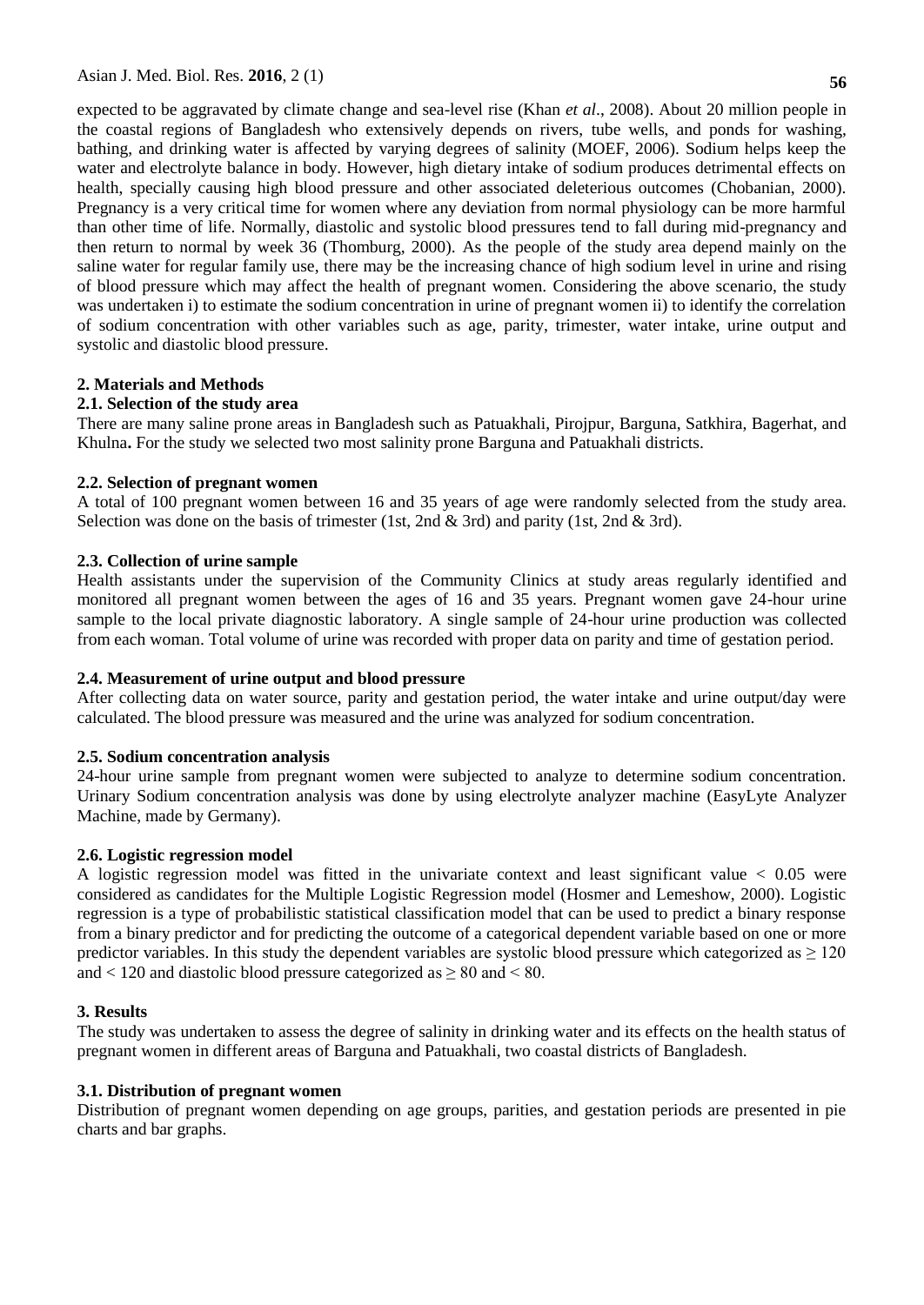|  |  |  | Table 1. Descriptive statistics of different parameters across trimesters. |  |
|--|--|--|----------------------------------------------------------------------------|--|
|--|--|--|----------------------------------------------------------------------------|--|

| <b>Trimester</b> | No. of women | <b>Mean</b><br><b>Parameters</b> |        | <b>Standard</b>  | <b>Minimum</b> | <b>Maximum</b> |
|------------------|--------------|----------------------------------|--------|------------------|----------------|----------------|
|                  |              |                                  |        | <b>Deviation</b> |                |                |
| 1 <sup>st</sup>  | 20           | Age (year)                       | 20     | 4.08             | 16             | 24             |
|                  |              | Na concentration                 | 167.5  | 6.45             | 160            | 175            |
|                  |              | (mmol/day)                       |        |                  |                |                |
|                  |              | Water intake (L)                 | 3.13   | 0.75             | 2.25           | 3.75           |
|                  |              | Urine output $(L)$               | 1.13   | 0.25             | 0.75           | 1.25           |
|                  |              | Systolic BP (mmHg)               | 115    | 8.16             | 90             | 125            |
|                  |              | Diastolic BP (mmHg)              | 82.5   | 8.16             | 70             | 87             |
| 2 <sup>nd</sup>  | 32           | Age (year)                       | 23.53  | 4.46             | 18             | 34             |
|                  |              | Na concentration                 | 169.76 | 28.7             | 110            | 240            |
|                  |              | (mmol/day)                       |        |                  |                |                |
|                  |              | Water intake (L)                 | 3.44   | 0.7              | 2.5            | 4.75           |
|                  |              | Urine output $(L)$               | 1.12   | 0.16             | 0.75           | 1.25           |
|                  |              | Systolic BP (mmHg)               | 128.4  | 10.6             | 100            | 130            |
|                  |              | Diastolic BP (mmHg)              | 92.35  | 8.31             | 75             | 95             |
| $3^{\text{rd}}$  | 48           | Age (year)                       | 27.5   | 4.6              | 20             | 35             |
|                  |              | Na concentration                 | 168.83 | 26.73            | 140            | 230            |
|                  |              | (mmol/day)                       |        |                  |                |                |
|                  |              | Water intake (L)                 | 3.63   | 0.79             | 2.25           | 4.75           |
|                  |              | Urine output $(L)$               | 1.15   | 0.17             | 0.75           | 1.25           |
|                  |              | Systolic BP (mmHg)               | 123.33 | 8.88             | 100            | 130            |
|                  |              | Diastolic BP (mmHg)              | 84.58  | 7.82             | 70             | 95             |

# **Table 2. Descriptive statistics of different parameters across parity.**

| <b>Parity</b>   | No.     | of | <b>Parameters</b>           | Mean   | <b>Standard</b>  | <b>Minimum</b> | <b>Maximum</b> |
|-----------------|---------|----|-----------------------------|--------|------------------|----------------|----------------|
|                 | persons |    |                             |        | <b>Deviation</b> |                |                |
| 1 <sup>st</sup> | 42      |    | Age (year)                  | 21.36  | 3.63             | 16             | 30             |
|                 |         |    | Na concentration (mmol/day) | 160.5  | 15.97            | 140            | 190            |
|                 |         |    | Water intake (L)            | 3.46   | 0.66             | 2.25           | 4.75           |
|                 |         |    | Urine output $(L)$          | 1.14   | 0.15             | 0.75           | 1.25           |
|                 |         |    | Systolic BP (mmHg)          | 117.51 | 7.45             | 100            | 120            |
|                 |         |    | Diastolic BP (mmHg)         | 79.14  | 6.99             | 60             | 80             |
| 2 <sup>nd</sup> | 45      |    | Age (year)                  | 24.27  | 3.95             | 20             | 34             |
|                 |         |    | Na concentration (mmol/day) | 170.33 | 29.32            | 110            | 240            |
|                 |         |    | Water intake (L)            | 3.43   | 0.82             | 2.25           | 4.75           |
|                 |         |    | Urine output $(L)$          | 1.11   | 0.19             | 0.75           | 1.25           |
|                 |         |    | Systolic BP (mmHg)          | 120.21 | 11.34            | 90             | 130            |
|                 |         |    | Diastolic BP (mmHg)         | 78.53  | 7.75             | 60             | 90             |
| $3^{\text{rd}}$ | 13      |    | Age (year)                  | 29.21  | 3.95             | 20             | 34             |
|                 |         |    | Na concentration (mmol/day) | 172.35 | 29.32            | 110            | 240            |
|                 |         |    | Water intake (L)            | 3.43   | 0.82             | 2.25           | 4.75           |
|                 |         |    | Urine output $(L)$          | 1.11   | 0.19             | 0.75           | 1.25           |
|                 |         |    | Systolic BP (mmHg)          | 125.32 | 11.34            | 90             | 130            |
|                 |         |    | Diastolic BP (mmHg)         | 87.25  | 7.75             | 65             | 90             |

# **Table 3. Correlation matrix.**

|                      | Sodium<br>concentration | Age         | Water<br>intake | Urine<br>output | <b>Systolic bp</b> | Diastolic bp |
|----------------------|-------------------------|-------------|-----------------|-----------------|--------------------|--------------|
| Sodium concentration |                         |             |                 |                 |                    |              |
| Age                  | $0.41801**$             |             |                 |                 |                    |              |
| Water intake         | $-0.07715$              | $-0.02909$  |                 |                 |                    |              |
| Urine output         | 0.09536                 | 0.12363     | $0.61883***$    |                 |                    |              |
| Systolic bp          | $0.72697***$            | $0.5725***$ | 0.13432         | 0.27324         |                    |              |
| Diastolic bp         | $0.69631***$            | $0.42067**$ | 0.06187         | 0.22385         | $0.79514***$       |              |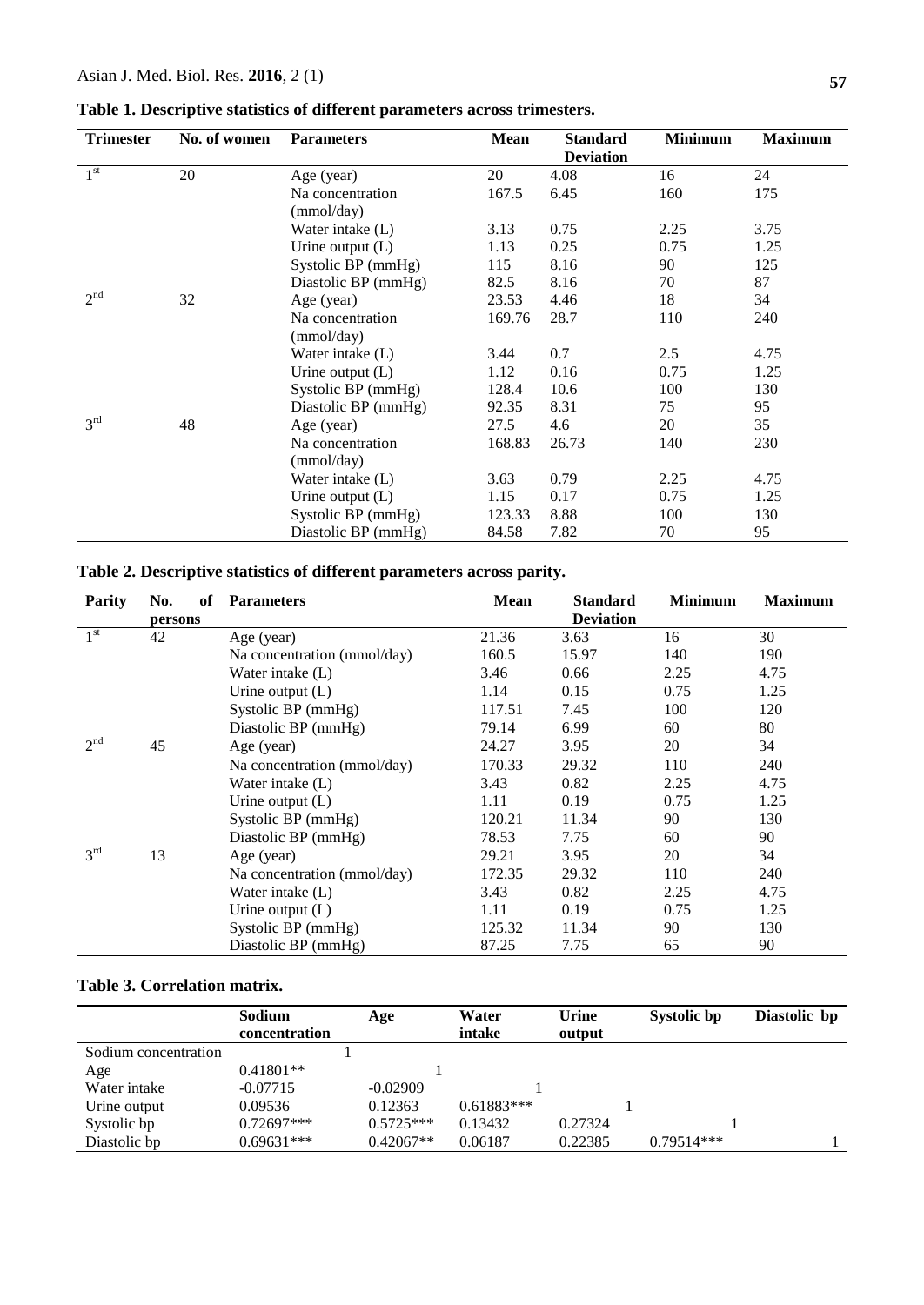| <b>Blood</b><br><b>Pressure</b> | <b>Parameter</b> | <b>Estimate</b>    | Pr > ChiSq | Odds ratio<br>( <b>OR</b> ) | 95% C.I. for<br>OR       |
|---------------------------------|------------------|--------------------|------------|-----------------------------|--------------------------|
| Systolic bp                     | Intercept        | $-18.607(7.2199)$  | 0.01       | $\overline{\phantom{a}}$    | $\overline{\phantom{a}}$ |
|                                 | Na concentration | 0.1033(0.041)      | 0.0117     | 1.109                       | 1.023, 1.202             |
| Diastolic bp                    | Intercept        | $-11.3311(4.5952)$ | 0.0137     | $\overline{a}$              | $\overline{\phantom{0}}$ |
|                                 | Na concentration | 0.0617(0.0263)     | 0.019      | 1.064                       | 1.010, 1.120             |

**Table 4. Parameter estimates and Standard errors (in parentheses) for systolic and diastolic blood pressure.**



**Figure 1. Frequency distribution of pregnant women in different age groups in study area.**



**Figure 2. Number of women of different trimesters and parities.**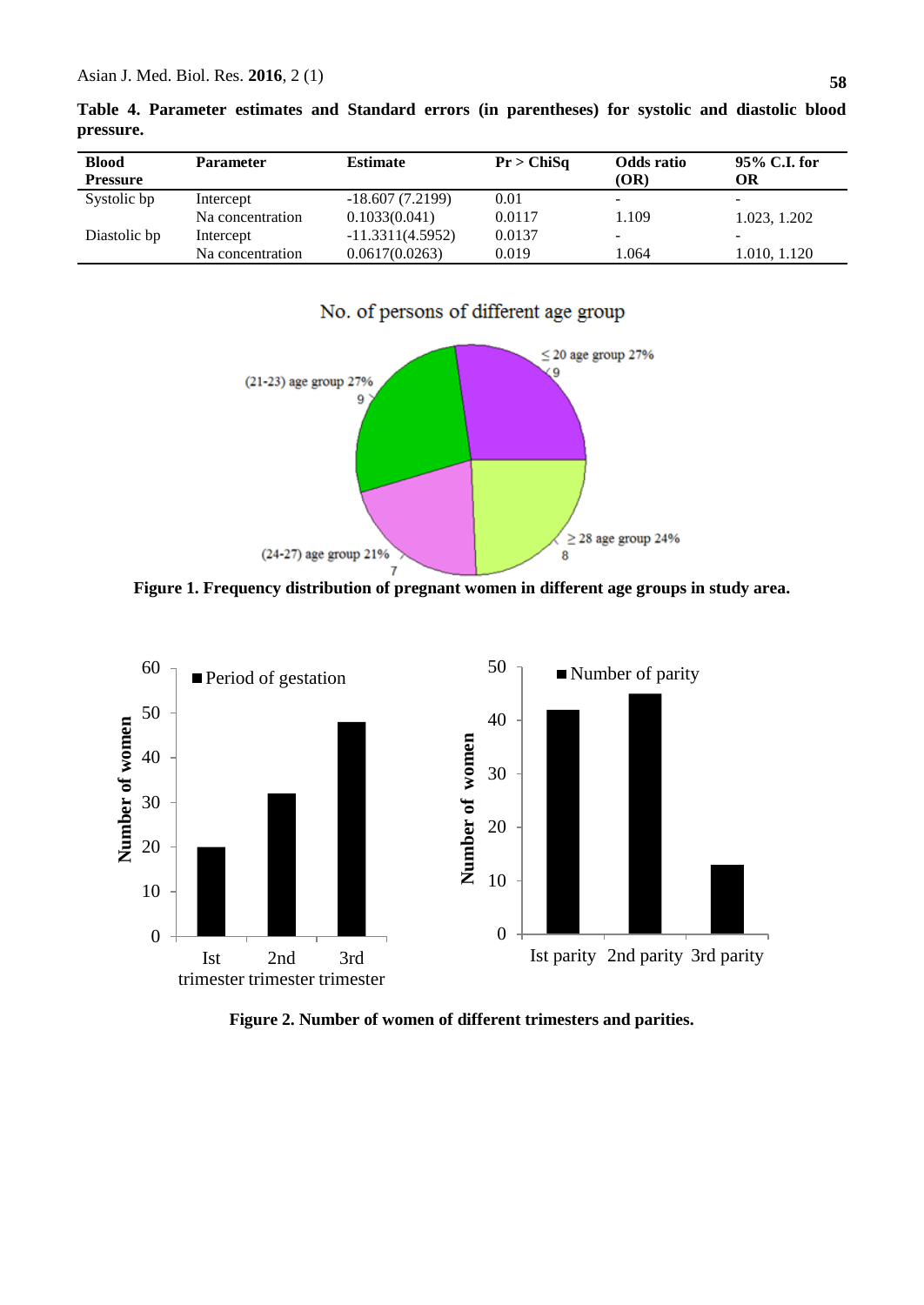

**Figure 3. Scatter diagram of different variables.**

#### **3.2. Descriptive statistics of selected parameters at different trimesters and parities**

Table 1 demonstrates the descriptive statistics of age, Na concentration, water intake, urine output, systolic and diastolic pressure at different trimesters. Average age, Na concentration, water intake, urine output, systolic and diastolic pressure were 20.00, 167.5, 3.13, 1.13, 115 and 82.5 for 1st trimester and 23.53, 169.76, 3.44, 1.12, 128.4 and 92.35 for 2nd trimester and, 27.50, 168.83, 3.63, 1.15, 123.33 and 84.58 for 3rd trimester, respectively Table 2 demonstrates the descriptive statistics at different parities. The average age, Na concentration, water intake, urine output, systolic and diastolic pressure were 21.36, 160.50, 3.46, 1.14, 117.51 and 79.14 for 1st parity and 24.27, 170.33, 3.43,1.11, 120.21 and 78.53 for 2<sup>nd</sup> parity and 29.21, 172.35, 3.43, 1.11, 125.32 and  $87.25$  for  $3<sup>rd</sup>$  parity, respectively.

### **3.3. Correlation among the different variables**

Table 3 and Figure 3 express the correlation among the different variables where sodium concentration had the significant relationship with the age and the highly significant relationship with systolic and diastolic blood pressure.

#### **3.4. Logistic regression model**

Logistic regression model was fitted for systolic and diastolic blood pressure (bp) separately. All parameters were > 0.05 level of significance except sodium concentration for both models. Hosmer and Lemeshow goodness of fit test was done. Evidence of chi-square=4.87, p-value=0.68 for systolic bp and chi-square=5.28, p-value=0.63 proved that the model fit best. The small p-value (< 0.0001 and 0.0017) for the likelihood ratio (LR) chi-squared statistic implies that effect of sodium concentration in the model is important for predicting the probability of systolic and diastolic bp. The p-value for sodium concentration effect is smaller than 0.05 for both models. So the 95% CI for OR excludes 1. In Table 4, parameter estimate of sodium concentration was concluded that the log odds of systolic bp of≥120 increases, as sodium concentration increases 0.1033 unit. The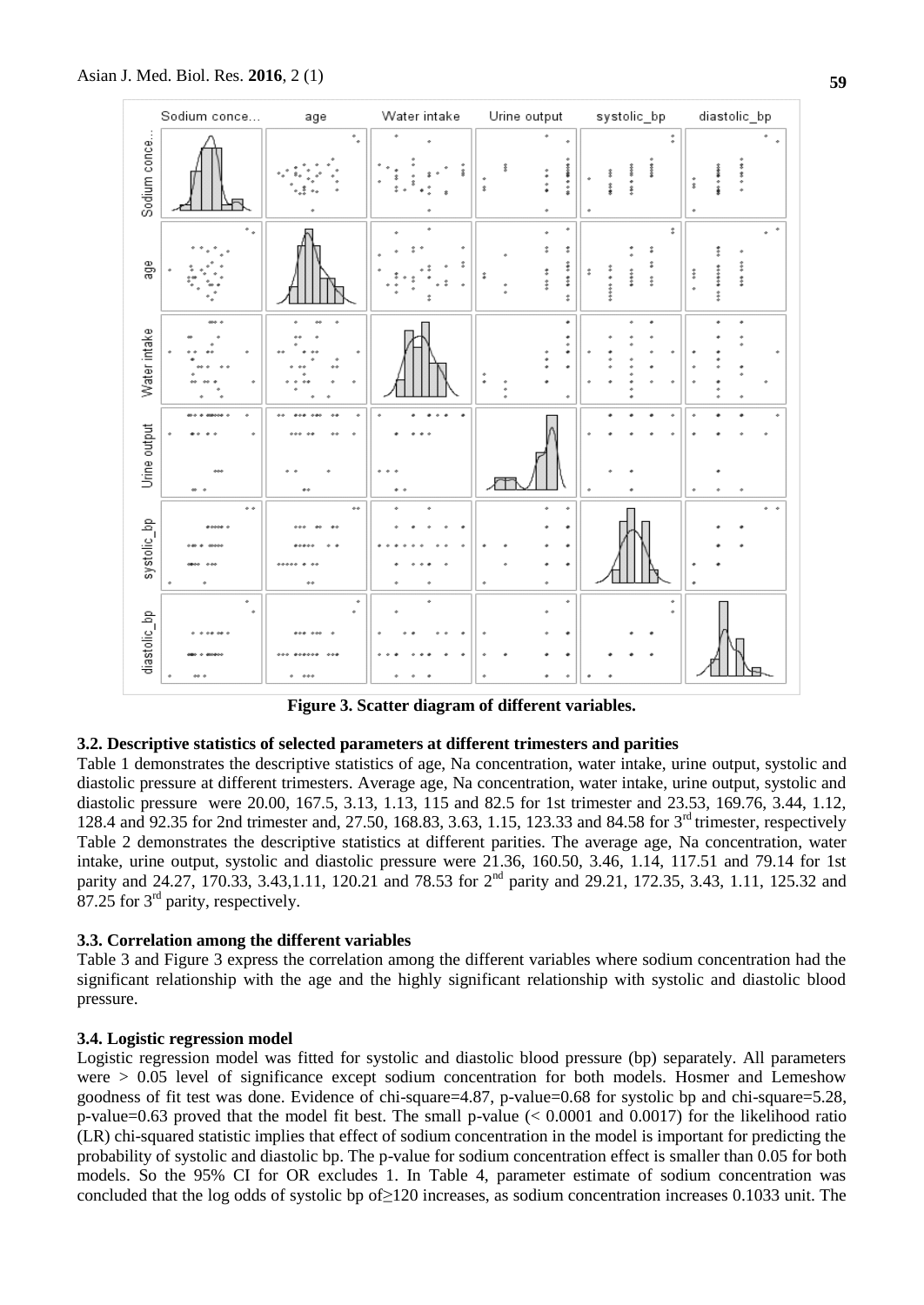odds ratio (OR) estimate shows that the odds of systolic bp≥120 for the sodium concentration was 1.109 times greater than the systolic blood pressure of <120. Like systolic blood pressure, the parameter estimate of sodium concentration was concluded that the log odds of diastolic blood pressure of  $\geq 80$  increase, as sodium concentration increases 0.0617unit. The odds ratio (OR) estimate shows that the odds of diastolic bp≥80 for the sodium concentration was 1.064 times greater than the diastolic blood pressure of < 80.

### **4. Discussion**

Water-related crises are not new problems in Bangladesh. Now Bangladesh is facing environmental and health threat due to man-made and natural factors: increased salinity. It has already had adverse effects on crop productivity and grain production. Now it appears to be a threat to the well- being of communities who live in coastal areas of this low laying nation (Khan *et al*., 2008).We studied some relationship in terms of effects posed by high salinity in water used by people living in coastal areas. The study indicates that sodium concentration is higher (169.76 mmol/day) in 2nd trimester than  $1<sup>st</sup>$  (167.5 mmol/day) and 3rd (168.83 mmol/day) trimester. In the case of parity,  $Na<sup>+</sup>$  concentration is higher in 3rd parity (172.35mmol/day) than 1st  $(160.5 \text{ mmol/day})$  and 2nd  $(170.33 \text{ mmol/day})$  parity. For age group, average Na<sup>+</sup> concentration is higher  $(235 \text{ mmol/day})$ mmol/day) in the group of of  $\geq$  28 years old than other three groups. The normal sodium level of pregnant women becomes lower at 132-140 mmol/L of blood (Tran, 2005). In this study, the Na concentration was found higher as the people of the study area depends mainly on the saline water for regular family use. However, previous study indicated that male and female systolic blood pressures in the high sodium community were not significantly higher than those in the low sodium community. Surprisingly, the observed systolic blood pressures of males in the lower sodium community were higher than those in the high sodium community (Hallenbeck *et al*., 1981). Another study results indicated that statistically significant and medically important higher BP distributions among the high Na town students relative to their low Na town peers for both systolic and diastolic BP in both boys and girls in Massachusetts (Calabrese & Tuthill, 1981). Increased sodium concentration in urine and rising of blood pressure may affect the health of mother and future child. In a survey conducted in 2008, higher rates of eclampsia and gestational hypertension in pregnant women living in the southwestern coast of Bangladesh compared with noncoastal pregnant women were hypothesized to be caused by saline contamination of drinking water (Khan *et al*., 2008). This study denotes that urinary sodium concentration has the significant association with the age and the highly significant association with systolic and diastolic blood pressure. Similar study of dietary intake of salt with high sodium has some detrimental effects of health where evidence proves that high sodium intake is causally related to high blood pressure (Chobanian, 2000). In addition, some observational studies and clinical trials performed in general populations provide overwhelming evidence that higher salt intake is associated with raised blood pressure (He and MacGregor 2007; Law *et al*., 1991; Midgley *et al*., 1996). A sodium-reduced diet is frequently recommended for hypertensive individuals. However, low urinary sodium is associated with greater risk of myocardial infarction among treated hypertensive men (Alderman *et al*., 1995).

### **5. Conclusions**

In conclusion, the estimated salt intake from drinking water in this population exceeded recommended limits. The problem of saline intrusion into drinking water has multiple causes and is likely to be exacerbated by climate change-induced sea-level rise. The presence of high levels of salt in drinking water sources in rural coastal Bangladesh is a cause of public health concern and a challenge for the government of Bangladesh. We can hypothesize that increasing salt intake might contribute to the hypertension in pregnancy in coastal Bangladesh, Although, this study had some pit fall of short duration, minimum samples, unequal sample sizes, the results of this study will certainly help the future public health workers to take steps to overcome the situation of adverse effect of salinity in the coastal area of Bangladesh.

### **Acknowledgements**

We are thankful to the health assistants and laboratory technicians who helped us to conduct the research.

# **Conflict of interest**

None to declare.